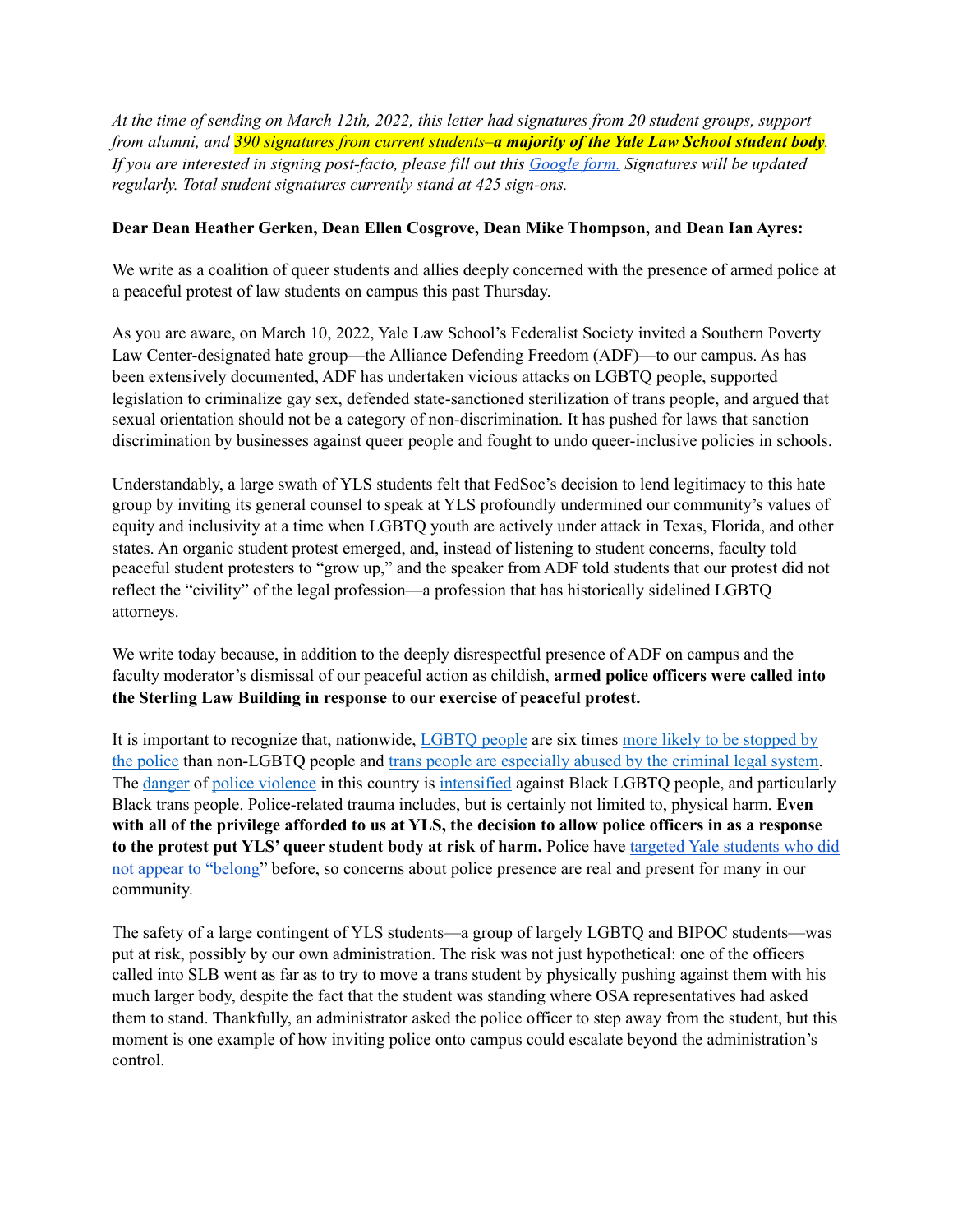We are saddened and appalled that a group of YLS' most vulnerable students were put in danger. **Students have been told conflicting things by YLS administration about whether the decision to call armed officers was dictated by YLS or university policy—if a policy exists to call the police during student protests, a copy of that policy should be made public.** And, while we believe that administrators should use their discretion to protect the safety of YLS students and that policies that put YLS students in danger should not be enforced, this letter is not a personal criticism of any of the YLS administrators who were at the protest, but rather a genuine expression of concern about the apparent policy or practice of allowing police to respond to YLS protests.

**We urge YLS to change any policies or practices that invite police officers onto our campus in response to peaceful student protests. We also ask that the administration, in collaboration with students, work to build explicit policy that such a response is unwarranted, regardless of who summons police officers.** We are interested in opening a conversation with the administration about why ceasing this practice and repealing any policy that condones it is a priority for a significant portion of the YLS student body. This change would represent a shift towards a comprehensive understanding of safety for YLS students and a step in solidarity with people fighting for the rights and safety of LGBTQ people everywhere. We look forward to discussing steps towards change with the administration.

With respect and concern,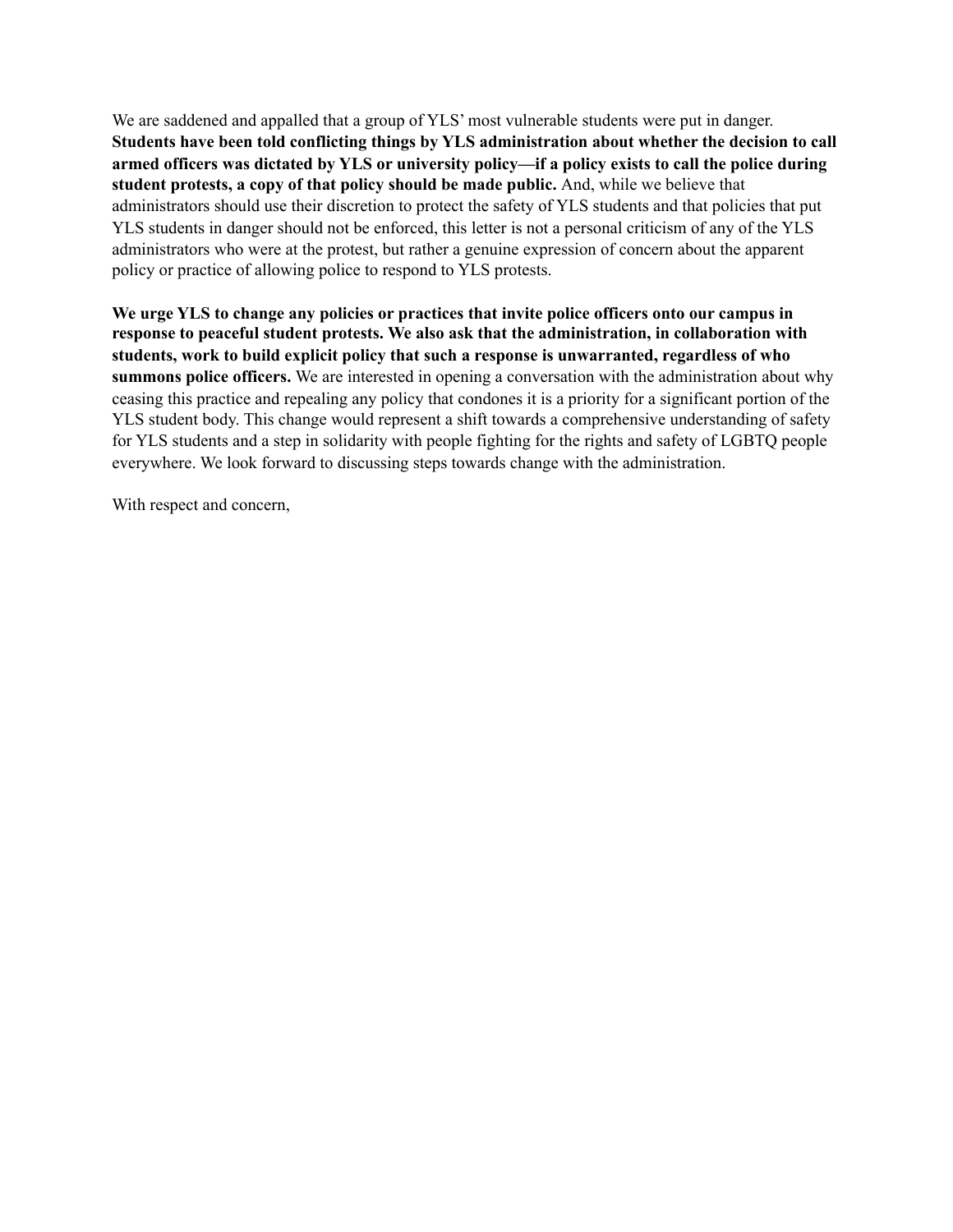Trans@YLS Board ACS Board APALSA Board BLSA Board DLSA Board Defender Society Dred Scott Society FGP Board Immigrant Justice Project Board JLSA Board LLSA Board

## *Current Students*

Al Brady (JD Candidate, 2024) Diego Fernández-Pagés (JD Candidate, 2024) Deborah Naomi Rabinovich (JD Candidate, 2024) Rachel Perler (JD Candidate, 2022) Eric Stephen (JD Candidate, 2023) Isabelle Barnard (JD Candidate, 2023) Henry Robinson (JD Candidate, 2024) Gilbert Orbea (JD Candidate, 2023) Aaron Kelley (JD Candidate, 2023) Helen Malley (JD Candidate, 2024) Matt Brundage (JD Candidate, 2024) Abigail Bazin (JD Candidate, 2023) Dominique Erney (JD Candidate, 2024) Faith Lewis (JD Candidate, 2023) Varshini Parthasarathy (JD Candidate, 2023) Saifeldeen Zihiri (JD Candidate, 2024) Talia K. Rothstein (JD Candidate, 2023) Destiny Rose Murphy (JD Candidate, 2022) Rosalyn Leban (JD Candidate, 2024) Rebecca Landau (JD Candidate, 2024) Susannah Howe (JD Candidate, 2023) Kathleen Olds (JD Candidate, 2022) Lyle Cherneff (JD Candidate, 2024) Charlie Jiang (JD Candidate, 2024) Jacob Gonzalez (JD Candidate, 2024) Emily Jo Coady (JD Candidate, 2022) Ali Murat Gali (JD Candidate, 2022) Melissa Gayton (JD Candidate, 2024) Amelia Dunnell (JD Candidate, 2023) Kayla Crowell (JD Candidate, 2022) Aasha Shaik (JD Candidate, 2023) Lily Novak (JD Candidate, 2023) Ronan Campbell (JD Candidate, 2024)

MENALSA Board MLSA Board NALSA Board Outlaws Board SALSA Board YELA Board YLS LPE Student Group Board YLS National Lawyers Guild YLW Board Women of Color Collective (WoCC)

Nketiah Berko (JD Candidate, 2023) Upasna Saha (JD Candidate, 2023) Melisa Olgun (JD Candidate, 2024) Elaine Emmerich (JD Candidate, 2022) Patrick Liu (JD Candidate, 2022) Rachel Talamo (JD Candidate, 2023) Cat Gassiot (JD Candidate, 2024) Yael Caplan (JD Candidate, 2023) Julia Peoples (JD Candidate, 2024) Leah Fessler (JD Candidate, 2024) Emma Caridad Perez (JD Candidate, 2023) Jaewon Kim (JD Candidate, 2024) Jonathan Perez-Reyzin (JD Candidate, 2024) Kathryn Bussey (JD Candidate, 2024) Dena Shata (JD Candidate, 2024) Jordan Thomas (JD Candidate, 2024) Ayesha Durrani (JD Candidate, 2024) Will Krueger (JD Candidate, 2024) Poonam Daryani (JD Candidate, 2023) Leighton Fernando G. Cook (JD Candidate, 2024) Pragya Malik (JD Candidate, 2024) Paula Garcia-Salazar (JD Candidate, 2022) Raymond Fang (JD Candidate, 2023) R. Charlotte Ishida (JD Candidate, 2022) Marnie Lowe (JD Candidate, 2022) Raquel Leslie (JD Candidate, 2024) Camilla Suarez (JD Candidate, 2024) Renée Mihail (JD Candidate, 2024) Alex Johnson (JD Candidate, 2024) Rachel Ruderman (JD Candidate, 2024) Alphonse Simon (JD Candidate, 2024) Alicia Schleifman (JD Candidate, 2023) Nicota Stevenson (JD Candidate, 2024)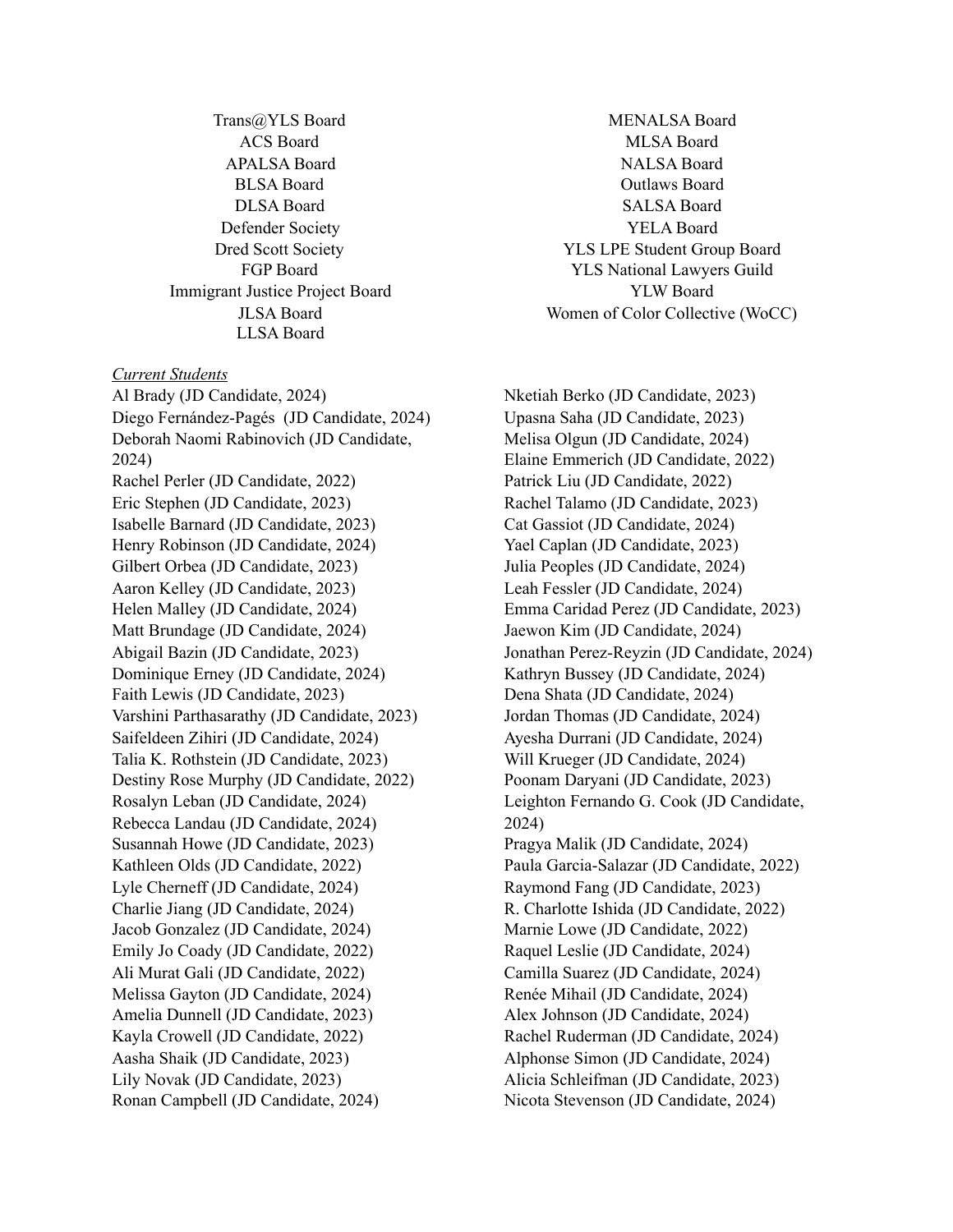Hannah Eichner (JD Candidate, 2024) Sam Hull (JD Candidate, 2022) Rebecca Harris (JD Candidate, 2024) Gabrielle Jackson (JD Candidate, 2023) Saja Spearman-Weaver (JD Candidate, 2023) Shyamala Ramakrishna (JD Candidate, 2024) Ali Fraerman (JD Candidate, 2023) Demi Moore (JD Candidate, 2024) Colin Burke (JD Candidate, 2023) Sarah Baer (JD Candidate, 2024) Jake Mazeitis (JD Candidate, 2023) Daniel Backman (JD Candidate, 2023) Laura Roberts (JD Candidate, 2024) Mason Sands (JD Candidate, 2024) Isabella Forero (JD Candidate, 2023) Mat Hernandez (JD Candidate, 2024) K.N. McCleary (JD Candidate, 2024) Yixuan Liu (JD Candidate, 2024) Chelsea Thomeer (JD Candidate, 2023) Marina Wilbraham (JD Candidate, 2023) Juan Fernando Luna (JD Candidate, 2023) Alisa White (JD Candidate, 2023) Isaac Barnes May (JD Candidate, 2024) Kyra Blas (JD Candidate, 2023) Liz Jacob (JD Candidate, 2023) Elijah Olson (JD Candidate, 2023) Aren Z. Torikian (JD Candidate, 2024) Shunhe Wang (JD Candidate, 2023) Gustavo Berrizbeitia (JD Candidate, 2024) Kriti Ramakrishnan (JD Candidate, 2024) Jim Huang (JD Candidate, 2024) Jacq Oesterblad (JD Candidate, 2022) Aggrey Odera (JD Candidate 2023) Josh Lefkow (JD Candidate, 2023) Andrea Alejandra Deleon Cruz (JD Candidate, 2024) James Sanchez (JD Candidate, 2023) Kalind Parish (JD Candidate, 2023) Fiza Khan (JD Candidate, 2022) Zoe Li (JD Candidate, 2023) Jammie Walker (JD Candidate, 2024) Terin Patel-Wilson (JD Candidate, 2024) Joshua Aiken (JD Candidate, 2023) Kart Kandula (JD Candidate, 2024) Josh Hochman (JD Candidate, 2024) Quynhanh Tran (JD Candidate, 2024) Jonah Kelly (JD Candidate, 2024)

Zoe Masters (JD Candidate, 2022) Solveig Olson-Strom (JD Candidate, 2024) Emily Sartin (JD Candidate, 2022) Irene Kwon (JD Candidate, 2022) Justin Cole (JD Candidate, 2023) Grace Sullivan (JD Candidate, 2024) Laura Hallas (JD Candidate, 2024) Alexandra Ricks (JD Candidate, 2022) Ellie Driscoll (JD Candidate, 2023) Rubin Danberg Biggs (JD Candidate, 2023) Sachin Holdheim (JD Candidate, 2024) Daniel Shackelford (JD Candidate, 2022) Natalie Andros (JD Candidate, 2024) Atticus Ballesteros (JD Candidate, 2022) Gabriel Gassmann (JD Candidate, 2024) Jane Jacoby (JD Candidate, 2024) Lucía Baca (JD Candidate, 2024) Adrianna Duggan (JD Candidate, 2024) Helia Bidad (JD Candidate, 2022) Alaa Hachem (JD Candidate, 2024) Ben Rodgers (JD Candidate, 2024) Alexandra Gonzalez (JD Candidate 2022) Isir Said (JD Candidate 2022) Nada Aljassar (JD Candidate 2024) Kelly Hernandez Naranjo (JD Candidate, 2022) Samuel Aber (JD Candidate, 2022) Samarth Gupta (JD Candidate, 2023) Abyssinia Lissanu (JD Candidate, 2024) Ali Hakim (JD Candidate, 2024) Sarah Nealon (JD Candidate, 2023) Chloe Francis (JD Candidate, 2023) Natalie Giotta (JD Candidate, 2022) Teddy Brokaw (JD Candidate, 2023) Saylor Soinski (JD Candidate, 2023) Melissa Kay (JD Candidate, 2024) Sophie Clark (JD Candidate, 2023) Luke Connell (JD Candidate, 2022) Eleanor Roberts (JD Candidate, 2022) Nathan Hernandez (JD Candidate, 2024) Edward Friedman (JD Candidate, 2024) Lulu Zhang (JD Candidate, 2023) Frankie Hedgepeth (JD Candidate, 2022) Natalie Smith (JD Candidate, 2023) Thomas Poston (JD Candidate, 2024) Aaron Troncoso (JD Candidate, 2023) Sydney Daniels (JD Candidate, 2024) Connor Bell (JD Candidate, 2024)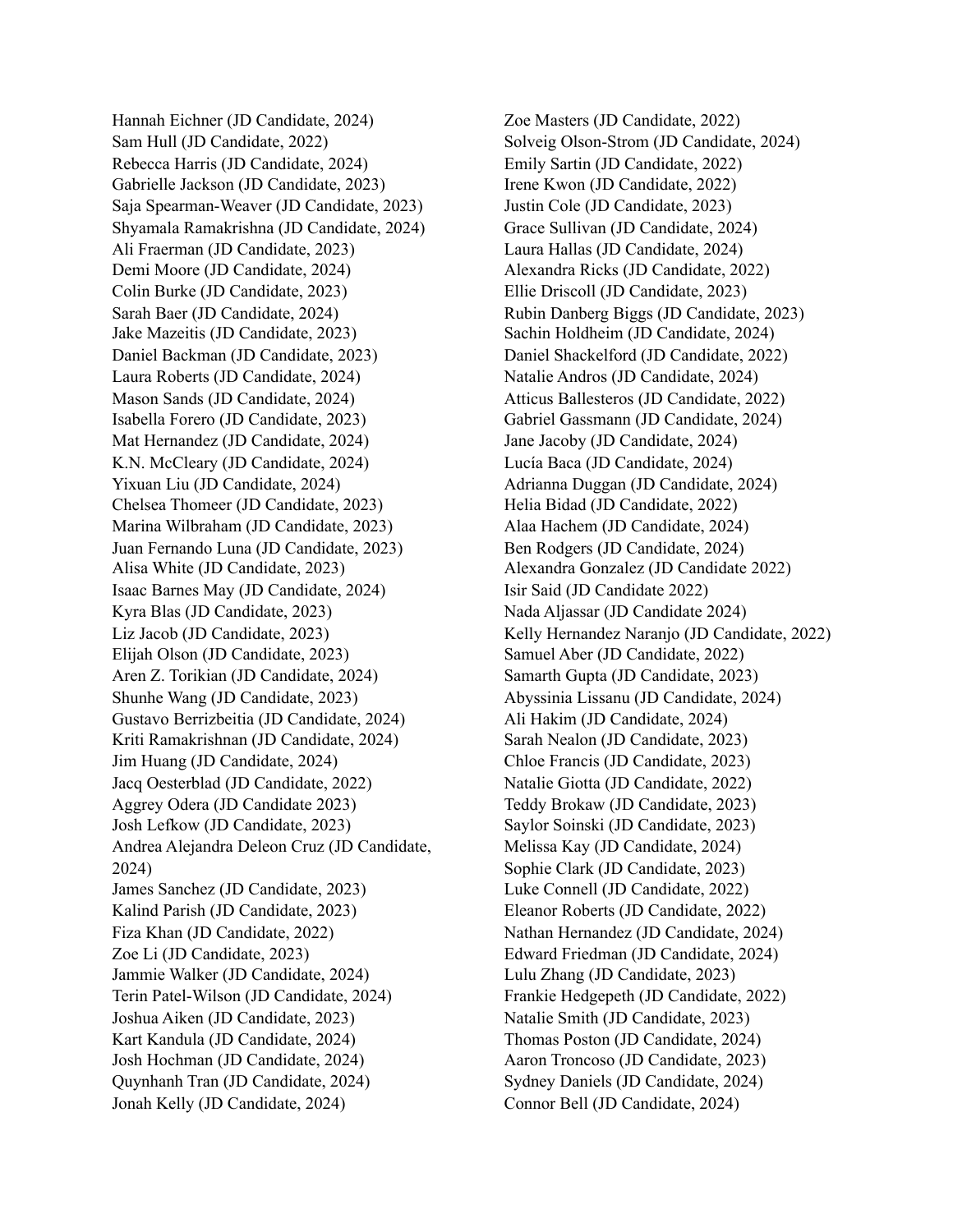Robert Schehr (MSL Candidate, 2022) Joe Landman (LLM Candidate, 2022) Patricia Cruz Marin (JSD Candidate) Rafael Nunes (JSD Candidate) Neha Sharma (JD Candidate, 2024) Henock Dory (JD Candidate, 2024) Natasha Brunstein (JD Candidate, 2022) Emmett Witkovsky-Eldred (JD Candidate, 2022) Kyle Bigley (JD Candidate, 2022) Casey Smith (JD Candidate, 2022) Akriti Gaur (LLM Candidate, 2022) Milagros Mutsios Ramsay (LLM Candidate, 2022) David Bassali (JD Candidate, 2022) Angie Liao (JD Candidate, 2022) Xaviera Webb (JD Candidate, 2022) Ezra Ritchin (JD Candidate, 2023) Seth Cole (JD Candidate, 2023) Grace Judge (JD Candidate, 2022) Gabriel A. Delaney (JD Candidate, 2022) Rachael Stryer (JD Candidate, 2022) Andrew Ntim (JD Candidate, 2022) D Black (JD Candidate, 2022) Shariful Khan (JD Candidate, 2022) Jason Gardiner (JD Candidate, 2022) Sarah Nathan (JD Candidate, 2023) Jackson Busch (JD Candidate, 2022) Danny Li (JD Candidate, 2022) Eli Pales (JD Candidate, 2022) Kevin Cheng (JD Candidate, 2024) Medha Swaminathan (JD Candidate, 2022) Dan Ocampo (JD Candidate, 2022) Ben Marcus (JD Candidate, 2023) Aisha Keown-Lang (JD Candidate, 2023) Emily Lau (JD Candidate, 2022) Fernando Rojas (JD Candidate, 2023) Rob LaRose (JD Candidate, 2022) Ava Navarro Fakhrabadi (JD Candidate, 2024) Brianna Yang (JD Candidate, 2024) Jeff Metzger (JD Candidate, 2022) Philine Qian (JD Candidate, 2024) Sruthi Venkatachalam (JD Candidate, 2023) Matthew Buck (JD Candidate, 2024) Ryanne Bamieh (JD Candidate, 2023) Elsa Hardy (JD Candidate, 2023) Gabriela Guimaraes Weldon (JD Candidate, 2023)

Eliane Holmlund (JD Candidate, 2022) Fernando J. Loayza Jordán (JSD Candidate) Leah Kazar (JD Candidate, 2023) Antoine De Spiegeleir (LLM Candidate, 2022) Charlotte Witherspoon (JD Candidate, 2024) Karen Sung (JD Candidate, 2023) Arjun Malik (JD Candidate, 2024) Dominique James (JD Candidate, 2024) Danny Haidar (JD Candidate, 2024) Minju Kang (LLM Candidate, 2022) Nina Leviten (JD Candidate, 2023) Wilberto Sicard (JD Candidate, 2024) Rachel Crowl (JD Candidate, 2024) Mikhael Grant (JD Candidate, 2024) Declan O'Briain (JD Candidate, 2024) Oskar Sherry (LLM Candidate, 2022) Steffen Seitz (JD Candidate, 2023) Shreyas Gandlur (JD Candidate, 2024) Yonat Ben-Ozer (LLM Candidate, 2022) Mack Ramsden (JD Candidate, 2023) Nicholas Pugliese (JD Candidate, 2023) Ann Sarnak (JD Candidate, 2023) Kai Galindo (JD Candidate, 2023) Ian Miller (JD Candidate, 2024) Manny Rutinel (JD Candidate, 2022) Daniel Quintanilla Castro (LLM Candidate, 2022) Nargis Aslami (JD Candidate, 2024) Catherine Camp (JD Candidate, 2022) Valentina Guerrero (JD Candidate, 2024) Maggie Mills (JD Candidate, 2024) Alex Emmons (JD Candidate, 2024) Caroline Lefever (JD Candidate, 2024) Michael Sullivan (JD Candidate, 2024) David Herman (JD Candidate, 2023) Thomas Ritz (JD Candidate, 2023) Sonia Ghura (JD Candidate, 2024) Doménica Merino (JD Candidate, 2024) Juan Pablo Miramontes (JD Candidate, 2023) Natasha Reifenberg (JD Candidate, 2024) Jessica Quinter (JD Candidate, 2023) Isaiah W. Ogren (JD Candidate, 2024) Kyle Ranieri (JD Candidate, 2024) Caroline Parker (JD Candidate, 2023) Daniel E. Moraff (JD Candidate, 2024) Jamie Piltch (JD Candidate, 2024) Emma Kromm (JD Candidate, 2024)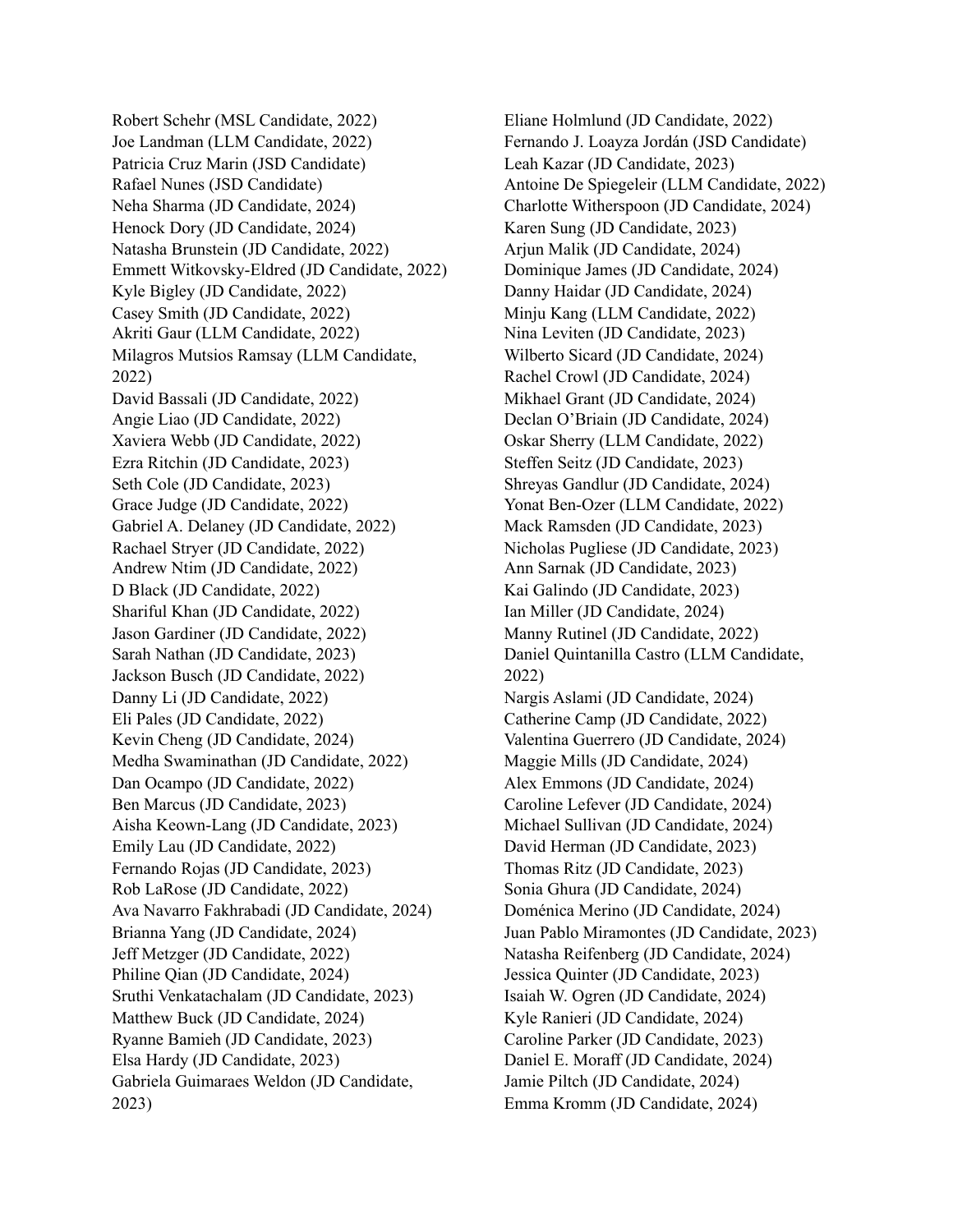Leah Samuel (JD Candidate, 2023) Bo Malin-Mayor (JD Candidate, 2023) Liam Gennari (JD Candidate, 2022) Perry Kumagai (JD Candidate, 2022) Tim Hirschel-Burns (JD Candidate, 2022) Mark Firmani (JD Candidate, 2023) Colette Le Brannan (JD Candidate, 2023) Carl Lasker (JD Candidate, 2024) Lawrence Liu (JD Candidate, 2022) Erik Fredericksen (JD Candidate, 2022) Richard J. Altieri (JD Candidate, 2022) Adam Gerard (JD Candidate, 2023) Tanveer Singh (JD Candidate, 2024) Stephanie Rice (JD Candidate, 2023) Lauren Lin (JD Candidate, 2023) Liza Anderson (JD Candidate, 2024) Hannah Vester (JD Candidate, 2023) Josh Asabor (JD Candidate, 2023) Alexander Fischer (JD Candidate, 2022) Aroosa Cheema (JD Candidate, 2024) Lauren Beccue (JD Candidate, 2023) Andrew Follett (JD Candidate, 2023) Jenna Hoskison (JD Candidate, 2024) Sarah Baldinger (JD Candidate, 2022) Ben Choi (JD Candidate, 2022) Zoe Kreitenberg (JD Candidate, 2024) Abigail Bessler (JD Candidate, 2024) Grace Ordonez (JD Candidate, 2023) Elizabeth Clarke (JD Candidate, 2023) Hannah Barbosa Cesnik (JD Candidate, 2022) Akshat Agarwal (LLM Candidate, 2022) Jade Chowning (JD Candidate, 2024) Joel Michaels (JD Candidates, 2023) Michael Loedel (JD Candidate, 2023) Zach Shelley (JD Candidate, 2023) Russell Bogue (JD Candidate, 2023) Michelle Fraling (JD Candidate, 2023) Catherine Feuille (JD Candidate, 2022) Walter Paul (JD Candidate, 2022) Alyssa Tamboura (JD Candidate, 2024) Callie Bruzzone (JD Candidate, 2023) Logan Malach (JD Candidate, 2022) Letizia Gianni (LLM Candidate, 2022) Emma Findlen LeBlanc (JD Candidate, 2024) Darnell Epps (JD Candidate, 2024) Elle Eshleman (JD Candidate, 2023) Nathan Chael (JD Candidate, 2024)

Taís Penteado (LLM Candidate, 2022) Lexi Smith (JD Candidate, 2022) Chris Ewell (JD Candidate, 2022) Kevin Chen (JD Candidate, 2023) Angela Chan (JD Candidate, 2022) Lena Riemer (LL.M. Candidate, 2022) Hadiyah Cummings ( JD Candidate, 2024) Kate Hamilton (JD Candidate, 2022) Jandee Todd (JD Candidate, 2024) Malina Simard-Halm (JD Candidate, 2023) Nick Pellitta (JD Candidate, 2023) Margaret House (JD Candidate, 2022) Taylor Withrow (JD Candidate, 2022) Kailyn Gaines (JD Candidate, 2023) Aaron Bryce Lee (JD Candidate, 2023) Simon Engler (JD Candidate, 2023) A.J. Hudson (JD Candidate, 2023) Amanda Gómez Feliz (JD Candidate, 2024) Zoe Rubin (JD Candidate, 2023) Matei Alexianu (JD Candidate, 2023) Mikayla Harris (JD Candidate, 2023) Natalie Kirchhoff (JD Candidate, 2023) Nia Prince (JD Candidate, 2024)) Paul Meosky (JD Candidate, 2023) Nathan Cummings (JD Candidate, 2023) Brandon Baum (JD Candidate, 2023) Alexis Kallen (JD Candidate, 2023) Charlotte Blatt (JD Candidate, 2022) Ify Chikezie (JD Candidate, 2022) Leah Zukerman (JD Candidate, 2022) Mila Reed-Guevara (JD Candidate, 2023) Rachel Baker (JD Candidate, 2024) Anthony Tohme (JD Candidate, 2022) Jan-Baptist Lemaire (LLM Candidate, 2022) Sarah Walker (JD Candidate, 2022) Ryan Liu (JD Candidate, 2022) Lorand Laskai (JD Candidate, 2022) Kyle Bright (JD Candidate, 2023) Jenna Cook (JD Candidate, 2024) Kaveri Sharma (JD Candidate, 2022) Alyssa Chan (JD Candidate, 2023) Catalina Odio (JD Candidate, 2023) Clare Elizondo (JD Candidate, 2023) Sabrine Djemil (JD Candidate, 2022) Jaster Francis (JD Candidate, 2023) Brandon Nye (JD Candidate, 2024) Joel Collin Sati (JD Candidate, 2022)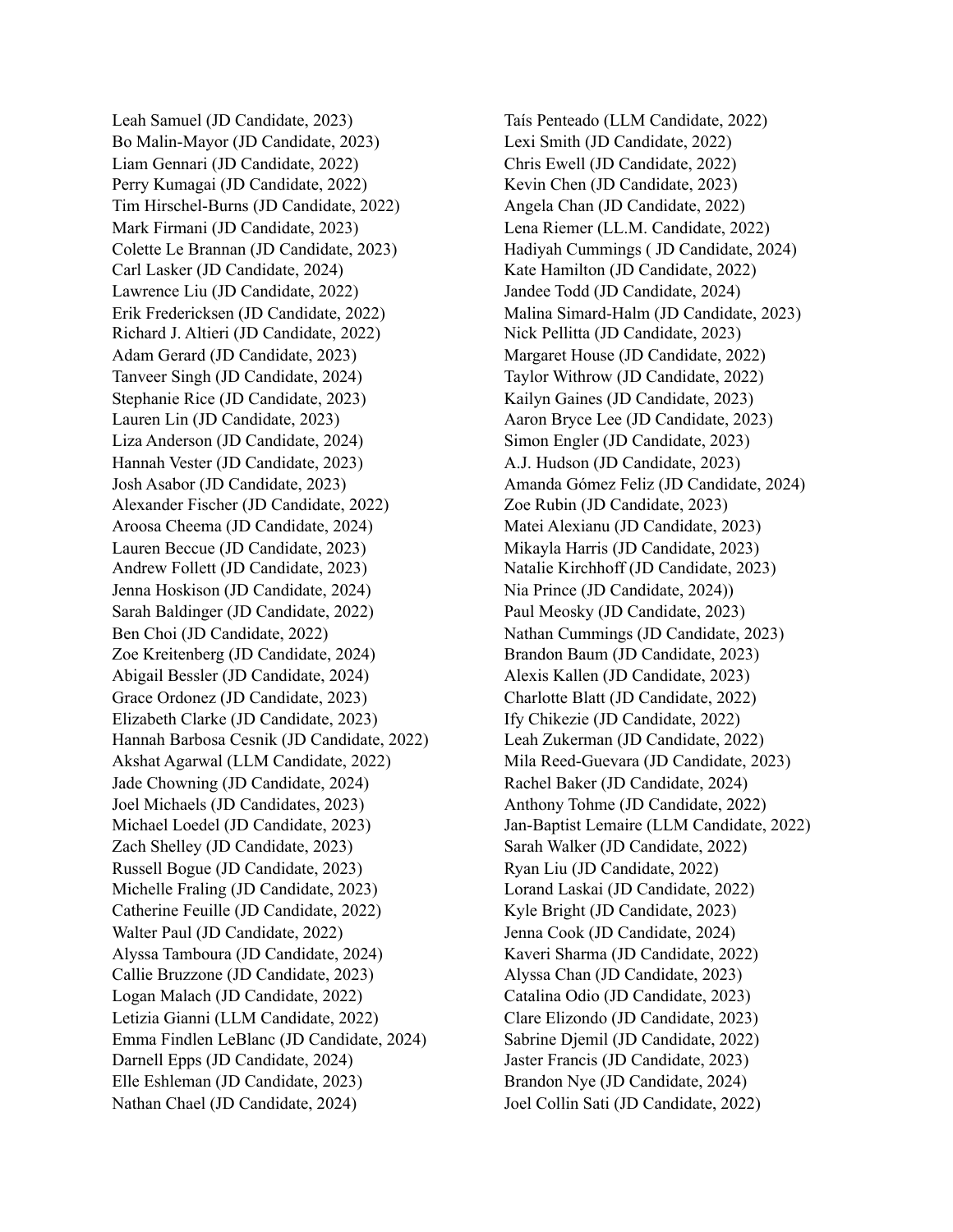Molly Teague (JD Candidate, 2023) Katie Roop (JD Candidate, 2023) David Froomkin (JD Candidate, 2022) Ram Dolom (JD Candidate, 2023) Nicole Allicock (JD Candidate, 2022) Zaria Noble (JD Candidate, 2022) Andrew Miner (JD Candidate, 2023) Rekha Kennedy (JD Candidate, 2023) Kenny Coleman (JD Candidate, 2024) Nina Oishi (JD Candidate, 2023) Gregory Briker (JD Candidate, 2024) Gabriela Monico (JD Candidate, 2024) Lissa Kryska (JD Candidate, 2022) Robert McInvale (JD Candidate, 2022) Aubrey Stoddard (JD Candidate, 2023) Jacob Madden (JD Candidate, 2022) Brent Godfrey (JD Candidate, 2023) Caroline Markowitz (JD Candidate, 2023) Katherine Xiu (JD Candidate, 2023) Clio Koller (JD Candidate, 2022) Cynthia Long (JD Candidate, 2023) Alice Longenbach (JD Candidate, 2023) Kate Yoon (JD Candidate, 2024) Elaine Hou (JD Candidate, 2024) Tim Tai (JD Candidate, 2024) Ella Klahr Bunnell (JD Candidate, 2024) Heather Zimmerman (JD Candidate, 2023) Camille Van Peteghem (LLM Candidate, 2022) Sonora Taffa (JD Candidate, 2023) Andrés Caro (JSD Candidate, 2026) Eric Eisner (JD Candidate, 2023) Valerie Silva Parra (JD Candidate, 2023) Tim Lee (JD Candidate, 2024) Alejandra C. Uría (JD Candidate, 2023) Partha Sharma (JD Candidate, 2023) B.J. Liu (JD Candidate, 2024) Psalm Brown (JD Candidate, 2023) Jelani Hayes (JD Candidate, 2023) Jessica Huang (JD Candidate, 2023) Alex Miskho (JD Candidate, 2022) Isabella Soparkar (JD Candidate, 2023) Adam Flaherty (JD Candidate, 2024) Eriele Tellis (JD Candidate, 2023) Areeb Siddiqi (JD Candidate, 2023) Jonathan Epps (JD Candidate, 2024) Aaron Siegel (JD Candidate, 2023) Zaakir Tameez (JD Candidate, 2024)

Sonia Qin (JD Candidate, 2022) Isabelle Zaslavsky (JD Candidate, 2024) Evan Miller (JD Candidate, 2023) Mira Netsky (JD Candidate, 2023) Ezra Kagan (JD Candidate, 2022) Sarah Walker (JD Candidate, 2023) Alexander Williams (JD Candidate, 2024) Benedict Coleridge (M.S.L Candidate) Hunter Mason (JD Candidate, 2023) Logan Fairbourn (JD Candidate, 2023) Arturo Zapata (JD Candidate, 2024) Marcella Michalek (JD Candidate, 2024) Marlene Arias (JD Candidate, 2024) Sara Mendez (JD Candidate, 2024) Alice Yiqian Wang (JD Candidate, 2024) Jared Lebrun (JD Candidate, 2022) Joshua Herman (JD Candidate, 2023) Daniel Betancourt (JD Candidate, 2022) Fernando Quiroz (JD Candidate, 2022) Evan Walker-Wells (JD Candidate, 2022) Annie Guilyard (JD Candidate, 2022) Eva Herzog (LLM Candidate, 2022) Wellington Mackey (JD Candidate, 2022) Minju Kang (LLM Candidate, 2022) Alexander Nocks (JD Candidate, 2022) Sarita Benesch (JD Candidate, 2023) Liz Tenrai (JD Candidate, 2024) Eleanor Runde (JD Candidate, 2023) Negin Shahiar (JD Candidate, 2024) Karina Shah (JD Candidate, 2024) Cameron Averill (JD Candidate, 2024) Victoria Suarez-Palomo (JD Candidate, 2024) Kenneth, Khoo (JSD Candidate, 2023)

## *Faculty*

Nadia Ahmad (Visiting Associate Professor) Monica Bell (JD '09, Professor of Law) Anne Alstott (YLS '87, Jacquin D. Bierman Professor) James Bhandary-Alexander (Clinical Lecturer in Law, Associate Research Scholar, Medical-Legal Partnership Legal Director) Quinn Yeargain (Lecturer, Yale School of the Environment and Yale Law School)

## *Alumni* Ramis J. Wadood (JD '21)